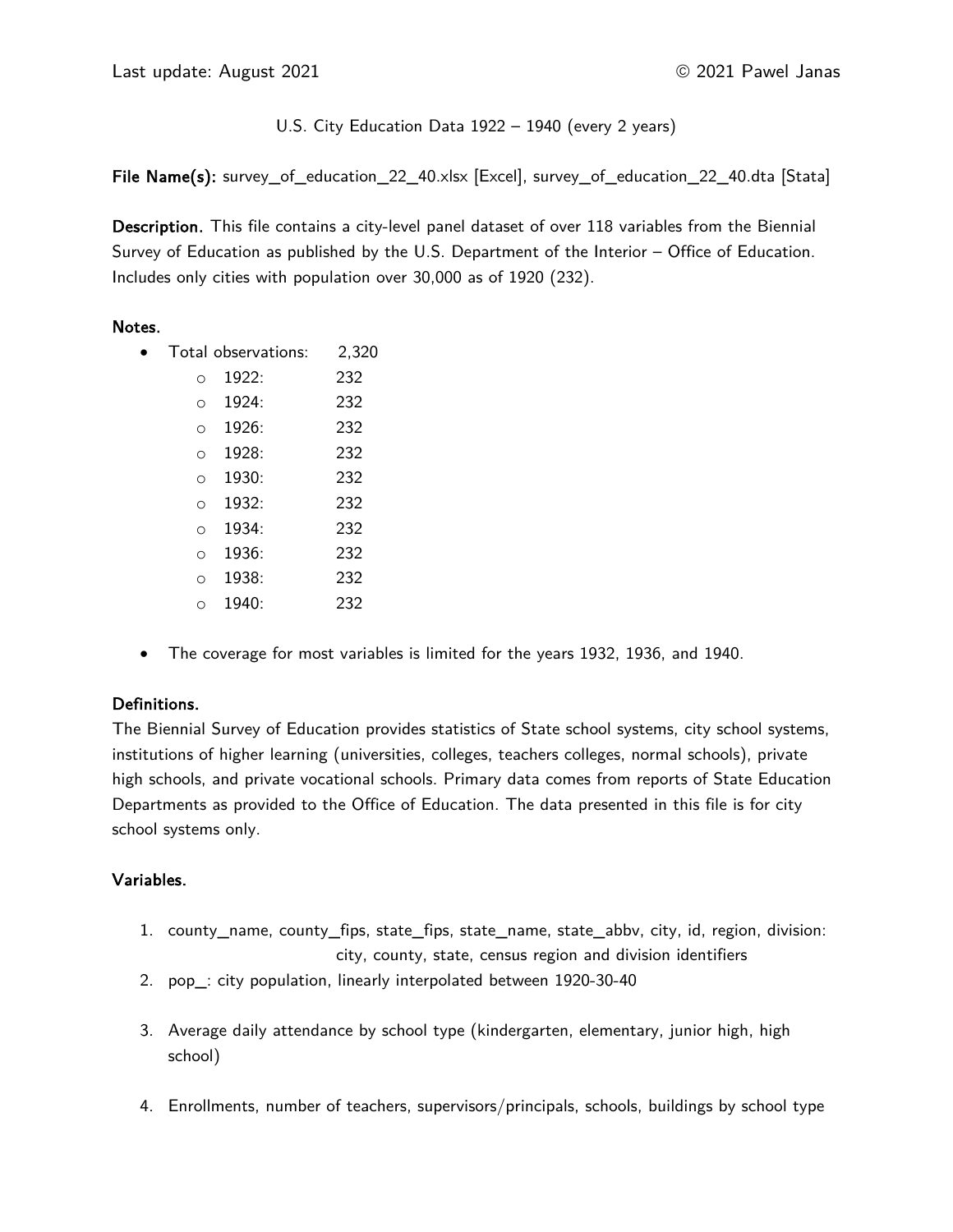- 5. Revenue by source (local property, county, state, federal)
- 6. Teacher, principal, and supervisor wages by school type
- 7. Expenditure on books, rent, insurance, plant by school type
- 8. Expenditure on interest and debt service
- 9. Assessed property values, tax (mill) rates, school building value, debt redemption, sinking funds
- 10. Term length

#### Sources and Notes:

Expenditure, bonds, and taxation data comes from the following tables:

1922: Tables 15, 16, 17, 18 1924: Tables 11, 12, 13, 14 1926: Tables 11, 12, 13, 14 1928: Tables 10, 11, 12, 13 1930: Tables 13, 14, 15, 16 1932: Table 5 1934: Tables 14, 16, 17, 18, 19 1936: Table 5 1938: Tables 20, 22, 23, 24, 27 1940: Table 13

Revenue data comes from the following tables:

1922: Table 14 1924: Table 10 1926: Table 10 1928: Table 9 1930: Table 12 1932: MISSING 1934: Table 15 1936: MISSING 1938: Table 21 1940: MISSING